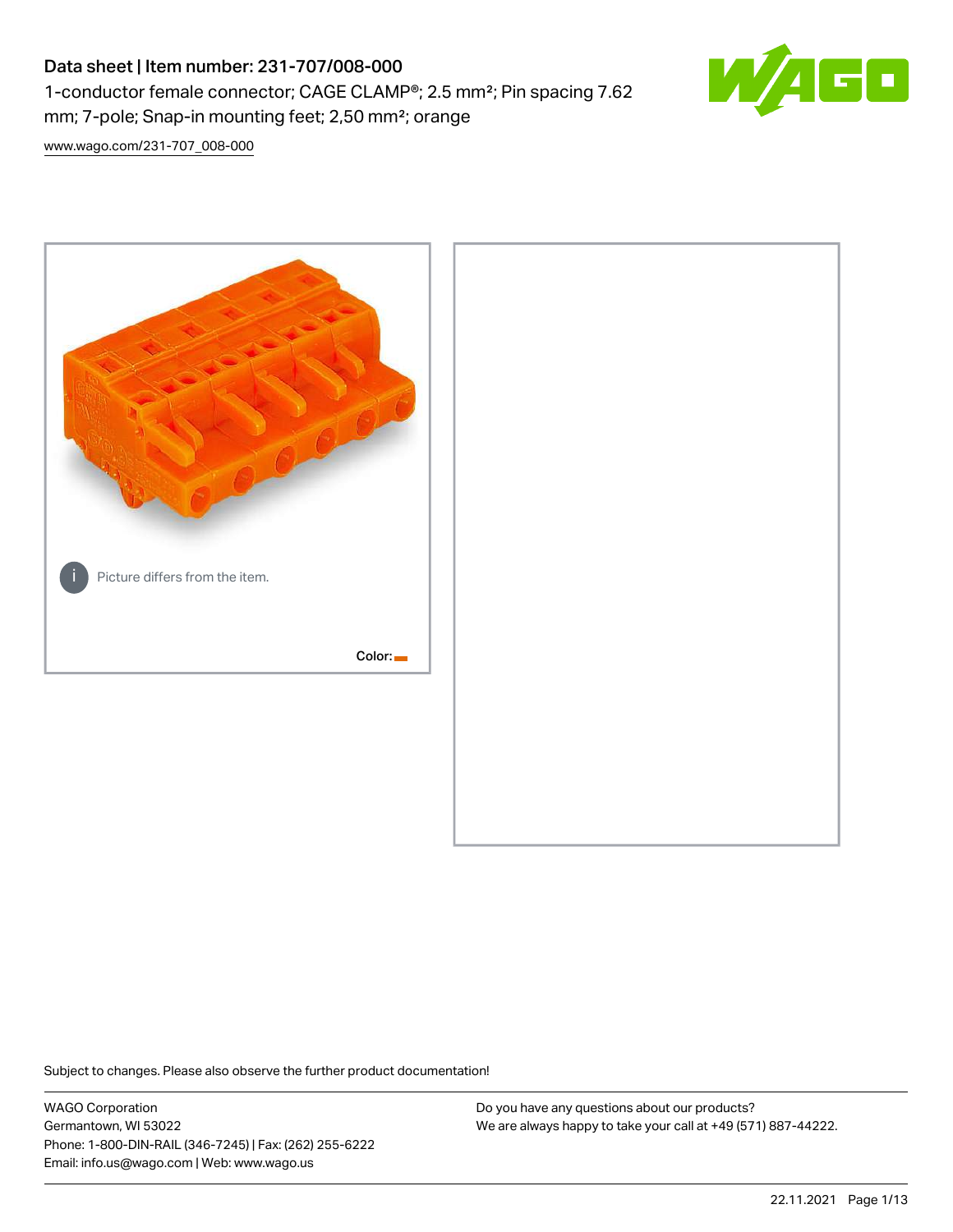

Dimensions in mm

 $L_1 =$  (pole no.  $-1$ ) x pin spacing + 5.08 mm + 1.5 mm

2- to 3-pole female connectors – one latch only

#### Item description

- Universal connection for all conductor types
- $\blacksquare$ Easy cable pre-assembly and on-unit wiring via vertical and horizontal CAGE CLAMP<sup>®</sup> actuation
- $\blacksquare$ Integrated test ports
- $\blacksquare$ With coding fingers

Subject to changes. Please also observe the further product documentation! Data

WAGO Corporation Germantown, WI 53022 Phone: 1-800-DIN-RAIL (346-7245) | Fax: (262) 255-6222 Email: info.us@wago.com | Web: www.wago.us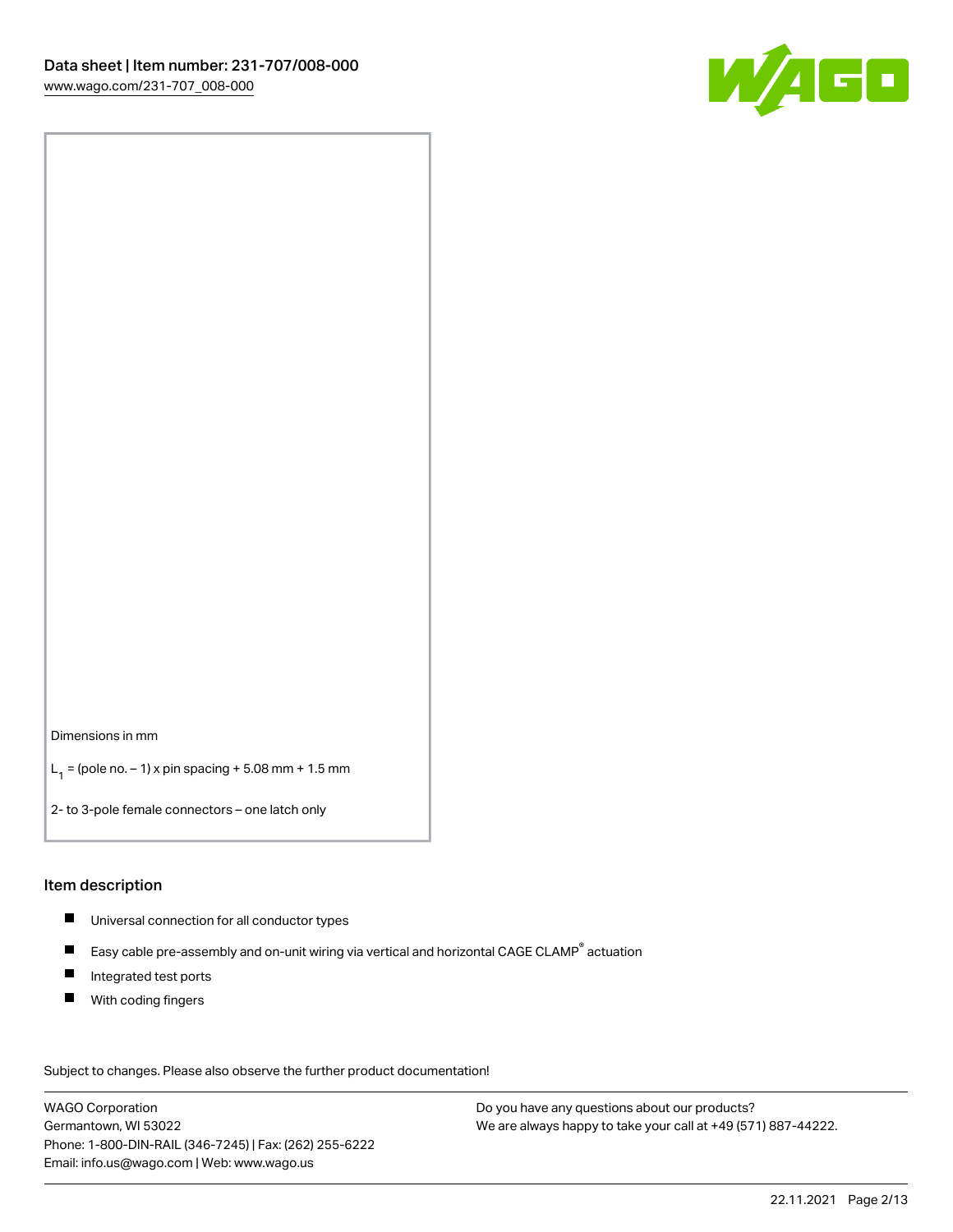

## Data Notes

| Safety information 1 | The <i>MCS – MULTI CONNECTION SYSTEM</i> includes connectors<br>without breaking capacity in accordance with DIN EN 61984. When<br>used as intended, these connectors must not be connected<br>/disconnected when live or under load. The circuit design should<br>ensure header pins, which can be touched, are not live when<br>unmated. |
|----------------------|--------------------------------------------------------------------------------------------------------------------------------------------------------------------------------------------------------------------------------------------------------------------------------------------------------------------------------------------|
| Variants:            | Gold-plated or partially gold-plated contact surfaces<br>Other versions (or variants) can be requested from WAGO Sales or<br>configured at https://configurator.wago.com/                                                                                                                                                                  |

#### Electrical data

# IEC Approvals

| Ratings per                 | IEC/EN 60664-1                                                        |
|-----------------------------|-----------------------------------------------------------------------|
| Rated voltage (III / 3)     | 500 V                                                                 |
| Rated surge voltage (III/3) | 6 <sub>kV</sub>                                                       |
| Rated voltage (III/2)       | 630 V                                                                 |
| Rated surge voltage (III/2) | 6 <sub>kV</sub>                                                       |
| Nominal voltage (II/2)      | 1000V                                                                 |
| Rated surge voltage (II/2)  | 6 <sub>kV</sub>                                                       |
| Rated current               | 16A                                                                   |
| Legend (ratings)            | $(III / 2)$ $\triangle$ Overvoltage category III / Pollution degree 2 |

### UL Approvals

| Approvals per                  | UL 1059 |
|--------------------------------|---------|
| Rated voltage UL (Use Group B) | 300 V   |
| Rated current UL (Use Group B) | 15 A    |
| Rated voltage UL (Use Group D) | 300 V   |
| Rated current UL (Use Group D) | 10 A    |

# Ratings per UL

| Rated voltage UL 1977 | 600 V         |
|-----------------------|---------------|
| Rated current UL 1977 | $\sim$ $\sim$ |

#### CSA Approvals

Approvals per CSA

Subject to changes. Please also observe the further product documentation!

| <b>WAGO Corporation</b>                                | Do you have any questions about our products?                 |
|--------------------------------------------------------|---------------------------------------------------------------|
| Germantown, WI 53022                                   | We are always happy to take your call at +49 (571) 887-44222. |
| Phone: 1-800-DIN-RAIL (346-7245)   Fax: (262) 255-6222 |                                                               |
| Email: info.us@wago.com   Web: www.wago.us             |                                                               |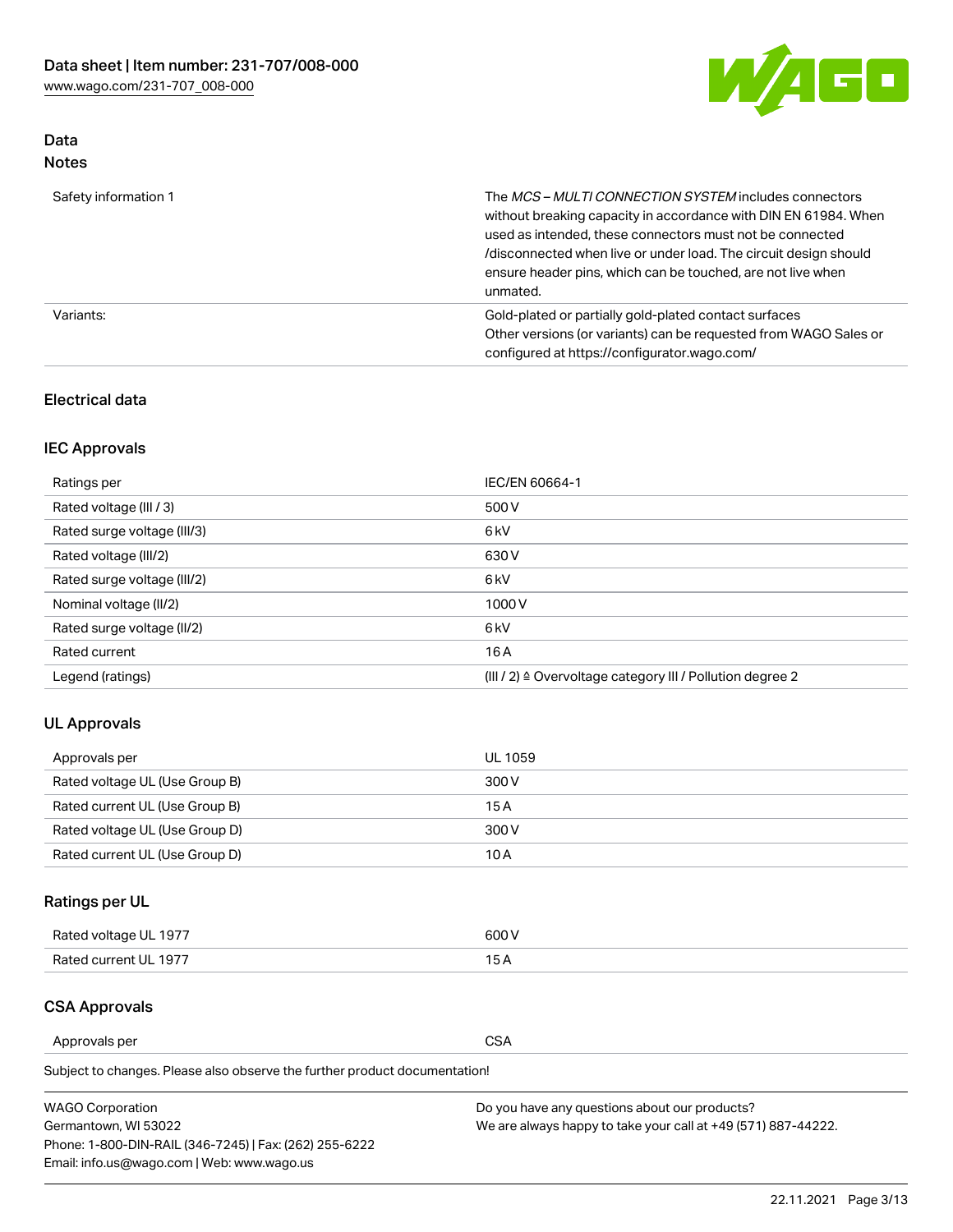

| Rated voltage CSA (Use Group B) | 300 V |
|---------------------------------|-------|
| Rated current CSA (Use Group B) | 15 A  |
| Rated voltage CSA (Use Group D) | 300 V |
| Rated current CSA (Use Group D) | 10 A  |

#### Connection data

| Total number of connection points |  |
|-----------------------------------|--|
| Total number of potentials        |  |
| Number of connection types        |  |
| Number of levels                  |  |

#### Connection 1

| Connection technology                             | CAGE CLAMP®                            |
|---------------------------------------------------|----------------------------------------|
| Actuation type                                    | Operating tool                         |
| Solid conductor                                   | $0.082.5$ mm <sup>2</sup> / 28  12 AWG |
| Fine-stranded conductor                           | $0.082.5$ mm <sup>2</sup> / 28  12 AWG |
| Fine-stranded conductor; with insulated ferrule   | $0.251.5$ mm <sup>2</sup>              |
| Fine-stranded conductor; with uninsulated ferrule | $0.252.5$ mm <sup>2</sup>              |
| Strip length                                      | $89$ mm $/ 0.310.35$ inch              |
| Number of poles                                   |                                        |
| Conductor entry direction to mating direction     | 0°                                     |

### Physical data

| Pin spacing             | 7.62 mm / 0.3 inch    |
|-------------------------|-----------------------|
| Width                   | 52.3 mm / 2.059 inch  |
| Height                  | 18.8 mm / 0.74 inch   |
| Height from the surface | 14.3 mm / 0.563 inch  |
| Depth                   | 26.45 mm / 1.041 inch |

#### Mechanical data

| Housing sheet thickness | $0.61.2$ mm / 0.024  0.047 inch |
|-------------------------|---------------------------------|
| Mounting type           | Snap-in foot                    |
| Mounting type           | Panel mounting                  |

#### Plug-in connection

Contact type (pluggable connector) example a set of the Female connector/socket

Subject to changes. Please also observe the further product documentation!

| WAGO Corporation                                       |  |
|--------------------------------------------------------|--|
| Germantown. WI 53022                                   |  |
| Phone: 1-800-DIN-RAIL (346-7245)   Fax: (262) 255-6222 |  |
| Email: info.us@wago.com   Web: www.wago.us             |  |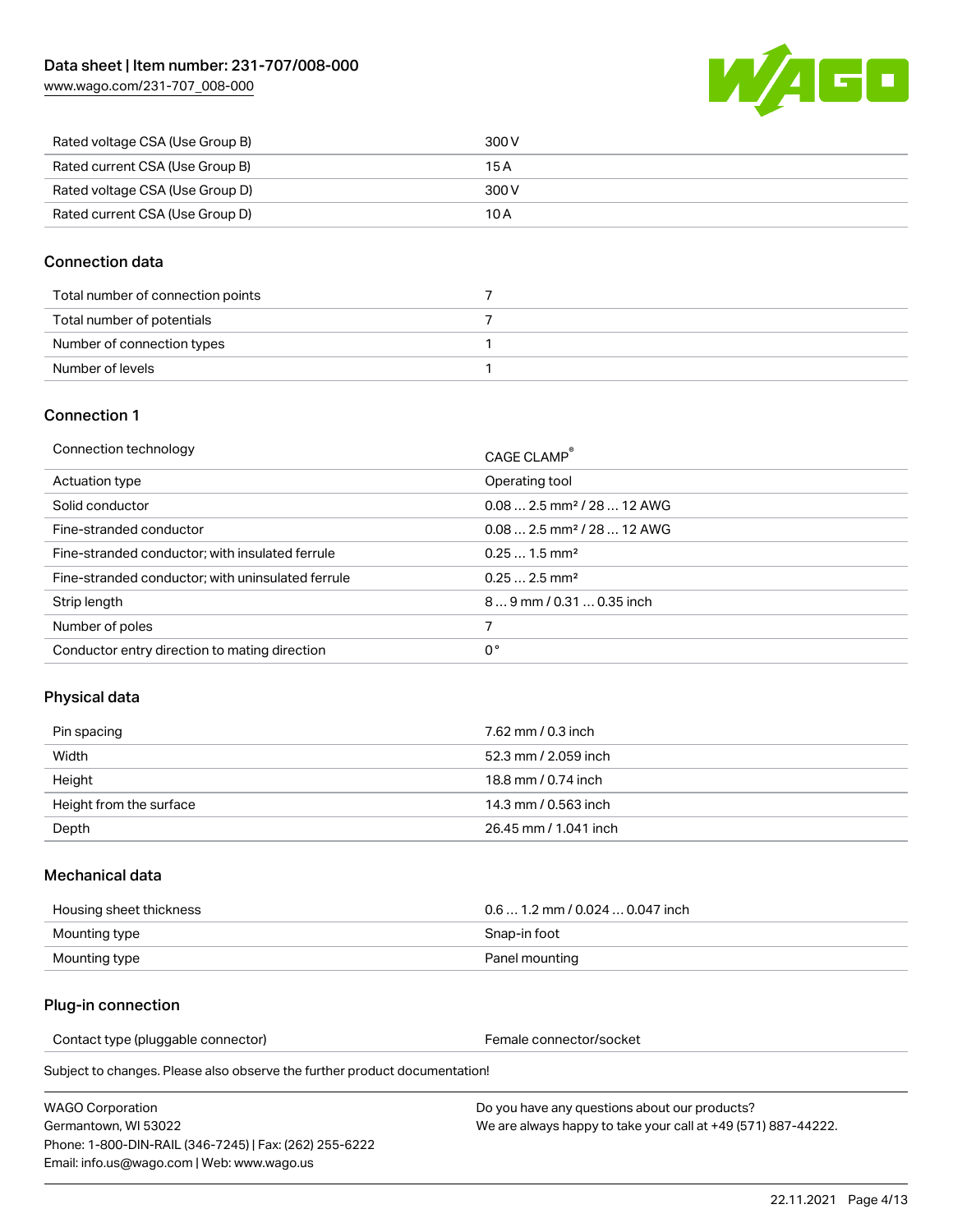

| Connector (connection type)   | for conductor |
|-------------------------------|---------------|
| Mismating protection          | No            |
| Locking of plug-in connection | Without       |

#### Material data

| Color                       | orange                            |
|-----------------------------|-----------------------------------|
| Material group              |                                   |
| Insulation material         | Polyamide (PA66)                  |
| Flammability class per UL94 | V0                                |
| Clamping spring material    | Chrome nickel spring steel (CrNi) |
| Contact material            | Copper alloy                      |
| Contact plating             | tin-plated                        |
| Fire load                   | $0.252$ MJ                        |
| Weight                      | 14.9 <sub>g</sub>                 |
|                             |                                   |

#### Environmental requirements

| Limit temperature range | .+85 °C<br>-60 |
|-------------------------|----------------|
|-------------------------|----------------|

### Commercial data

| Product Group         | 3 (Multi Conn. System) |
|-----------------------|------------------------|
| PU (SPU)              | 50 Stück               |
| Packaging type        | box                    |
| Country of origin     | DE                     |
| <b>GTIN</b>           | 4044918375757          |
| Customs tariff number | 8536694040             |

#### Approvals / Certificates

#### Country specific Approvals

| Logo           | Approval                                                                   | <b>Additional Approval Text</b> | Certificate<br>name |
|----------------|----------------------------------------------------------------------------|---------------------------------|---------------------|
|                | <b>CSA</b>                                                                 | C <sub>22.2</sub>               | 1466354             |
| Æ              | <b>DEKRA Certification B.V.</b>                                            |                                 |                     |
| Ship Approvals |                                                                            |                                 |                     |
|                |                                                                            |                                 | Certificate         |
| Logo           | Approval                                                                   | <b>Additional Approval Text</b> | name                |
|                | Subject to changes. Please also observe the further product documentation! |                                 |                     |

| <b>WAGO Corporation</b>                                | Do you have any questions about our products?                 |
|--------------------------------------------------------|---------------------------------------------------------------|
| Germantown, WI 53022                                   | We are always happy to take your call at +49 (571) 887-44222. |
| Phone: 1-800-DIN-RAIL (346-7245)   Fax: (262) 255-6222 |                                                               |
| Email: info.us@wago.com   Web: www.wago.us             |                                                               |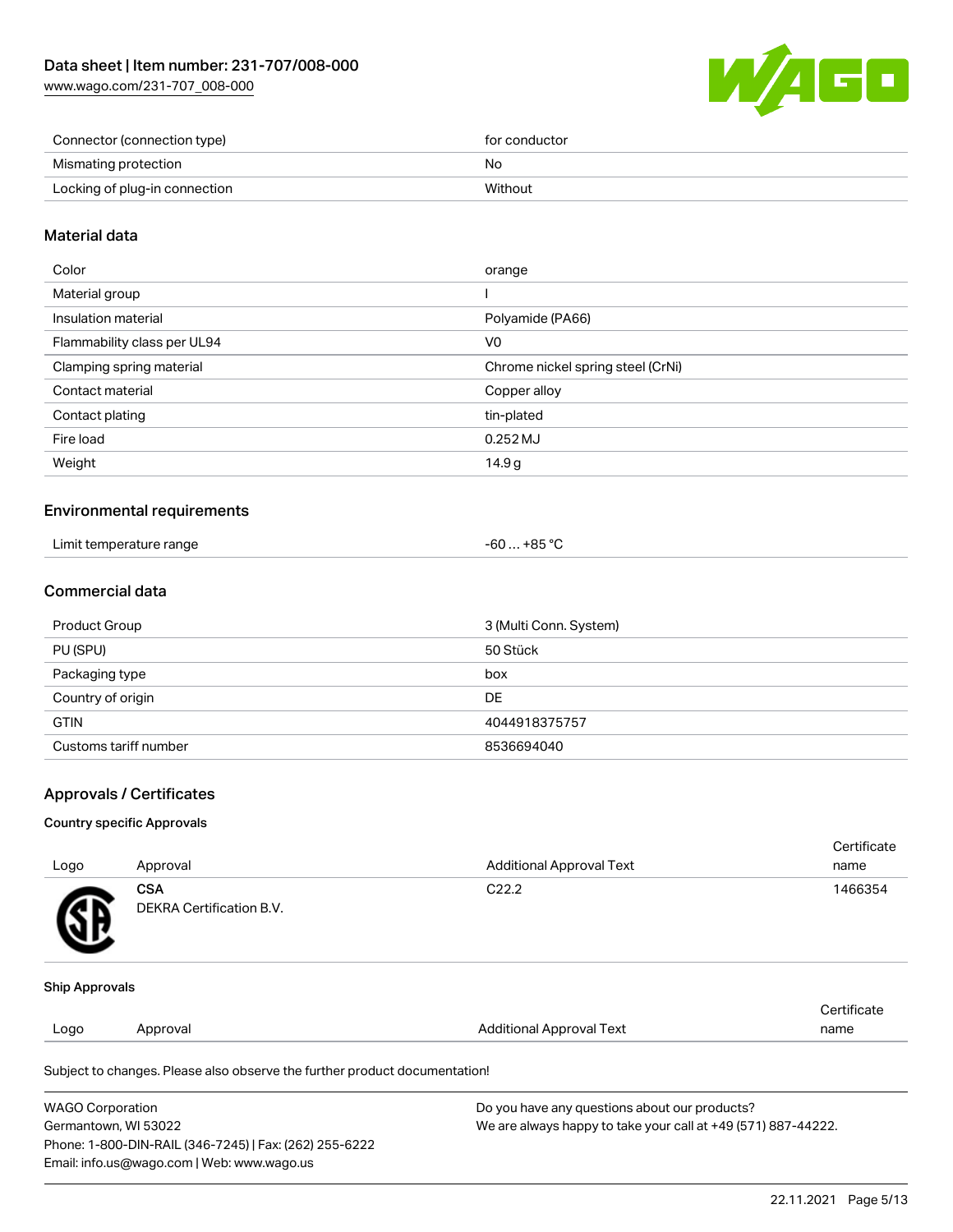# Data sheet | Item number: 231-707/008-000

[www.wago.com/231-707\\_008-000](http://www.wago.com/231-707_008-000)





| ABS.                | <b>ABS</b><br>American Bureau of Shipping | $\overline{\phantom{a}}$        | $19-$<br>HG1869876-<br><b>PDA</b> |
|---------------------|-------------------------------------------|---------------------------------|-----------------------------------|
|                     | <b>BV</b>                                 | <b>IEC 60998</b>                | 11915/D0                          |
|                     | Bureau Veritas S.A.                       |                                 | <b>BV</b>                         |
| <b>BUREAU</b>       |                                           |                                 |                                   |
| <b>UL-Approvals</b> |                                           |                                 |                                   |
|                     |                                           |                                 | Certificate                       |
| Logo                | Approval                                  | <b>Additional Approval Text</b> | name                              |
|                     | <b>UR</b>                                 | <b>UL 1977</b>                  | E45171                            |
| J                   | Underwriters Laboratories Inc.            |                                 |                                   |



UR Underwriters Laboratories Inc. UL 1059 E45172

#### **Counterpart**



Item no.731-637 1-conductor male connector; CAGE CLAMP®; 2.5 mm²; Pin spacing 7.62 mm; 7-pole; 2,50 mm²; orange [www.wago.com/731-637](https://www.wago.com/731-637)

### Optional accessories

#### Ferrules

| Ferrule |                                                                                                    |                      |
|---------|----------------------------------------------------------------------------------------------------|----------------------|
|         | Item no.: 216-101                                                                                  | www.wago.com/216-101 |
|         | Ferrule; Sleeve for 0.5 mm <sup>2</sup> / AWG 22; uninsulated; electro-tin plated; silver-colored  |                      |
|         | Item no.: 216-104                                                                                  |                      |
|         | Ferrule; Sleeve for 1.5 mm <sup>2</sup> / AWG 16; uninsulated; electro-tin plated; silver-colored  | www.wago.com/216-104 |
|         | Item no.: 216-106                                                                                  |                      |
|         | Ferrule; Sleeve for 2.5 mm <sup>2</sup> / AWG 14; uninsulated; electro-tin plated; silver-colored  | www.wago.com/216-106 |
|         | Item no.: 216-102                                                                                  |                      |
|         | Ferrule; Sleeve for 0.75 mm <sup>2</sup> / AWG 20; uninsulated; electro-tin plated; silver-colored | www.wago.com/216-102 |
|         | Item no.: 216-103                                                                                  |                      |
|         | Ferrule; Sleeve for 1 mm <sup>2</sup> / AWG 18; uninsulated; electro-tin plated                    | www.wago.com/216-103 |

Subject to changes. Please also observe the further product documentation!

WAGO Corporation Germantown, WI 53022 Phone: 1-800-DIN-RAIL (346-7245) | Fax: (262) 255-6222 Email: info.us@wago.com | Web: www.wago.us Do you have any questions about our products? We are always happy to take your call at +49 (571) 887-44222.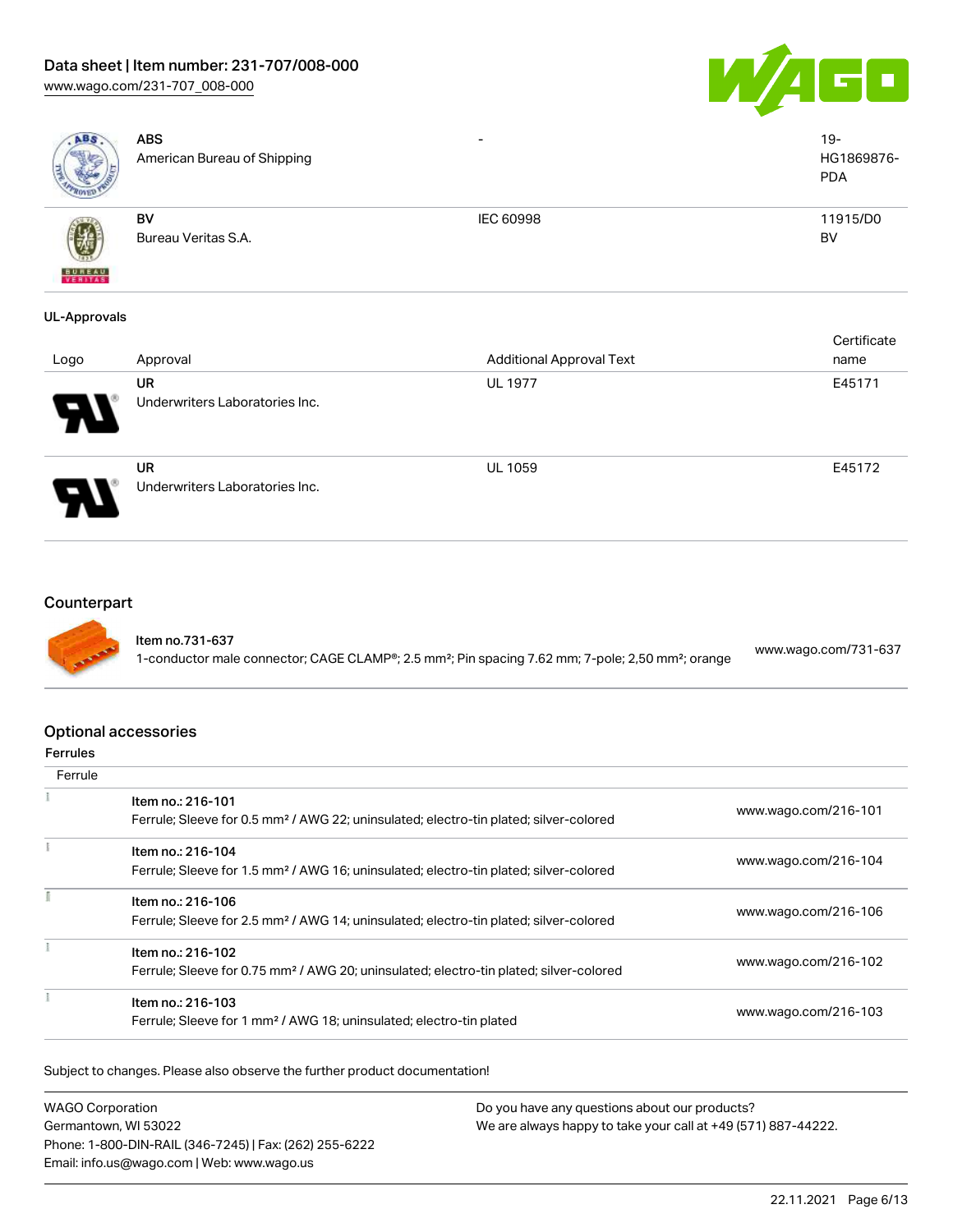# Data sheet | Item number: 231-707/008-000

Phone: 1-800-DIN-RAIL (346-7245) | Fax: (262) 255-6222

Email: info.us@wago.com | Web: www.wago.us

[www.wago.com/231-707\\_008-000](http://www.wago.com/231-707_008-000)



|              | Item no.: 216-123<br>Ferrule; Sleeve for 1 mm <sup>2</sup> / AWG 18; uninsulated; electro-tin plated; silver-colored                                                                              | www.wago.com/216-123                                                                                           |
|--------------|---------------------------------------------------------------------------------------------------------------------------------------------------------------------------------------------------|----------------------------------------------------------------------------------------------------------------|
| $\mathbf{1}$ | Item no.: 216-122<br>Ferrule; Sleeve for 0.75 mm <sup>2</sup> / AWG 20; uninsulated; electro-tin plated; silver-colored                                                                           | www.wago.com/216-122                                                                                           |
|              | Item no.: 216-124<br>Ferrule; Sleeve for 1.5 mm <sup>2</sup> / AWG 16; uninsulated; electro-tin plated                                                                                            | www.wago.com/216-124                                                                                           |
|              | Item no.: 216-142<br>Ferrule; Sleeve for 0.75 mm <sup>2</sup> / 18 AWG; uninsulated; electro-tin plated; electrolytic copper; gastight<br>crimped; acc. to DIN 46228, Part 1/08.92                | www.wago.com/216-142                                                                                           |
|              | Item no.: 216-132<br>Ferrule; Sleeve for 0.34 mm <sup>2</sup> / AWG 24; uninsulated; electro-tin plated                                                                                           | www.wago.com/216-132                                                                                           |
|              | Item no.: 216-121<br>Ferrule; Sleeve for 0.5 mm <sup>2</sup> / AWG 22; uninsulated; electro-tin plated; silver-colored                                                                            | www.wago.com/216-121                                                                                           |
|              | Item no.: 216-143<br>Ferrule; Sleeve for 1 mm <sup>2</sup> / AWG 18; uninsulated; electro-tin plated; electrolytic copper; gastight<br>crimped; acc. to DIN 46228, Part 1/08.92                   | www.wago.com/216-143                                                                                           |
|              | Item no.: 216-131<br>Ferrule; Sleeve for 0.25 mm <sup>2</sup> / AWG 24; uninsulated; electro-tin plated; silver-colored                                                                           | www.wago.com/216-131                                                                                           |
|              | Item no.: 216-141<br>Ferrule; Sleeve for 0.5 mm <sup>2</sup> / 20 AWG; uninsulated; electro-tin plated; electrolytic copper; gastight<br>crimped; acc. to DIN 46228, Part 1/08.92                 | www.wago.com/216-141                                                                                           |
|              | Item no.: 216-152<br>Ferrule; Sleeve for 0.34 mm <sup>2</sup> / AWG 24; uninsulated; electro-tin plated                                                                                           | www.wago.com/216-152                                                                                           |
|              | Item no.: 216-203<br>Ferrule; Sleeve for 1 mm <sup>2</sup> / AWG 18; insulated; electro-tin plated; red                                                                                           | www.wago.com/216-203                                                                                           |
|              | Item no.: 216-202<br>Ferrule; Sleeve for 0.75 mm <sup>2</sup> / 18 AWG; insulated; electro-tin plated; gray                                                                                       | www.wago.com/216-202                                                                                           |
|              | Item no.: 216-151<br>Ferrule; Sleeve for 0.25 mm <sup>2</sup> / AWG 24; uninsulated; electro-tin plated                                                                                           | www.wago.com/216-151                                                                                           |
|              | Item no.: 216-204<br>Ferrule; Sleeve for 1.5 mm <sup>2</sup> / AWG 16; insulated; electro-tin plated; black                                                                                       | www.wago.com/216-204                                                                                           |
|              | Item no.: 216-144<br>Ferrule; Sleeve for 1.5 mm <sup>2</sup> / AWG 16; uninsulated; electro-tin plated; electrolytic copper; gastight<br>crimped; acc. to DIN 46228, Part 1/08.92; silver-colored | www.wago.com/216-144                                                                                           |
|              | Item no.: 216-201<br>Ferrule; Sleeve for 0.5 mm <sup>2</sup> / 20 AWG; insulated; electro-tin plated; white                                                                                       | www.wago.com/216-201                                                                                           |
|              | Item no.: 216-223<br>Ferrule; Sleeve for 1 mm <sup>2</sup> / AWG 18; insulated; electro-tin plated; red                                                                                           | www.wago.com/216-223                                                                                           |
|              | Item no.: 216-241<br>Ferrule; Sleeve for 0.5 mm <sup>2</sup> / 20 AWG; insulated; electro-tin plated; electrolytic copper; gastight                                                               | www.wago.com/216-241                                                                                           |
|              | Subject to changes. Please also observe the further product documentation!                                                                                                                        |                                                                                                                |
|              | <b>WAGO Corporation</b><br>Germantown, WI 53022                                                                                                                                                   | Do you have any questions about our products?<br>We are always happy to take your call at +49 (571) 887-44222. |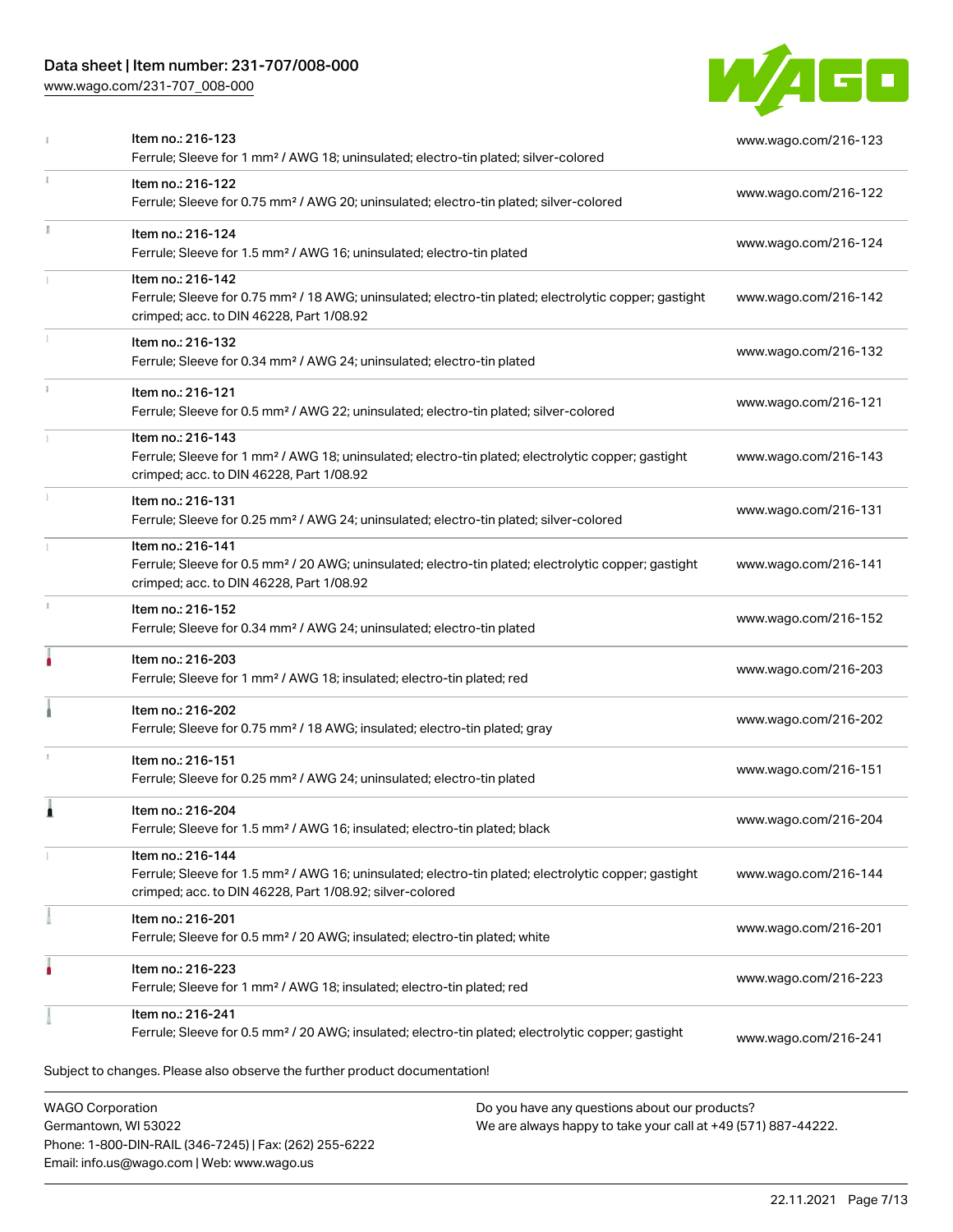

crimped; acc. to DIN 46228, Part 4/09.90; white

|                       | Item no.: 216-242                                                                                                                                                                                       |                      |
|-----------------------|---------------------------------------------------------------------------------------------------------------------------------------------------------------------------------------------------------|----------------------|
|                       | Ferrule; Sleeve for 0.75 mm <sup>2</sup> / 18 AWG; insulated; electro-tin plated; electrolytic copper; gastight<br>crimped; acc. to DIN 46228, Part 4/09.90; gray                                       | www.wago.com/216-242 |
|                       | Item no.: 216-222<br>Ferrule; Sleeve for 0.75 mm <sup>2</sup> / 18 AWG; insulated; electro-tin plated; gray                                                                                             | www.wago.com/216-222 |
|                       | Item no.: 216-221<br>Ferrule; Sleeve for 0.5 mm <sup>2</sup> / 20 AWG; insulated; electro-tin plated; white                                                                                             | www.wago.com/216-221 |
| 1                     | Item no.: 216-224<br>Ferrule; Sleeve for 1.5 mm <sup>2</sup> / AWG 16; insulated; electro-tin plated; black                                                                                             | www.wago.com/216-224 |
|                       | Item no.: 216-243<br>Ferrule; Sleeve for 1 mm <sup>2</sup> / AWG 18; insulated; electro-tin plated; electrolytic copper; gastight crimped; www.wago.com/216-243<br>acc. to DIN 46228, Part 4/09.90; red |                      |
| 1                     | Item no.: 216-244<br>Ferrule; Sleeve for 1.5 mm <sup>2</sup> / AWG 16; insulated; electro-tin plated; electrolytic copper; gastight<br>crimped; acc. to DIN 46228, Part 4/09.90; black                  | www.wago.com/216-244 |
| ۸                     | Item no.: 216-263<br>Ferrule; Sleeve for 1 mm <sup>2</sup> / AWG 18; insulated; electro-tin plated; electrolytic copper; gastight crimped; www.wago.com/216-263<br>acc. to DIN 46228, Part 4/09.90; red |                      |
| 1                     | Item no.: 216-264<br>Ferrule; Sleeve for 1.5 mm <sup>2</sup> / AWG 16; insulated; electro-tin plated; electrolytic copper; gastight<br>crimped; acc. to DIN 46228, Part 4/09.90; black                  | www.wago.com/216-264 |
| £                     | Item no.: 216-284<br>Ferrule; Sleeve for 1.5 mm <sup>2</sup> / AWG 16; insulated; electro-tin plated; electrolytic copper; gastight<br>crimped; acc. to DIN 46228, Part 4/09.90; black                  | www.wago.com/216-284 |
|                       | Item no.: 216-262<br>Ferrule; Sleeve for 0.75 mm <sup>2</sup> / 18 AWG; insulated; electro-tin plated; electrolytic copper; gastight<br>crimped; acc. to DIN 46228, Part 4/09.90; gray                  | www.wago.com/216-262 |
|                       | Item no.: 216-301<br>Ferrule; Sleeve for 0.25 mm <sup>2</sup> / AWG 24; insulated; electro-tin plated; yellow                                                                                           | www.wago.com/216-301 |
|                       | Item no.: 216-321<br>Ferrule; Sleeve for 0.25 mm <sup>2</sup> / AWG 24; insulated; electro-tin plated; yellow                                                                                           | www.wago.com/216-321 |
|                       | Item no.: 216-322<br>Ferrule; Sleeve for 0.34 mm <sup>2</sup> / 22 AWG; insulated; electro-tin plated; green                                                                                            | www.wago.com/216-322 |
| ł                     | Item no.: 216-302<br>Ferrule; Sleeve for 0.34 mm <sup>2</sup> / 22 AWG; insulated; electro-tin plated; light turquoise                                                                                  | www.wago.com/216-302 |
| <b>Strain relief</b>  |                                                                                                                                                                                                         |                      |
| Strain relief housing |                                                                                                                                                                                                         |                      |
|                       | Item no.: 232-687<br>Strain relief housing; orange                                                                                                                                                      | www.wago.com/232-687 |
| Cover                 |                                                                                                                                                                                                         |                      |
| Cover                 |                                                                                                                                                                                                         |                      |
|                       |                                                                                                                                                                                                         |                      |

Subject to changes. Please also observe the further product documentation!

WAGO Corporation Germantown, WI 53022 Phone: 1-800-DIN-RAIL (346-7245) | Fax: (262) 255-6222 Email: info.us@wago.com | Web: www.wago.us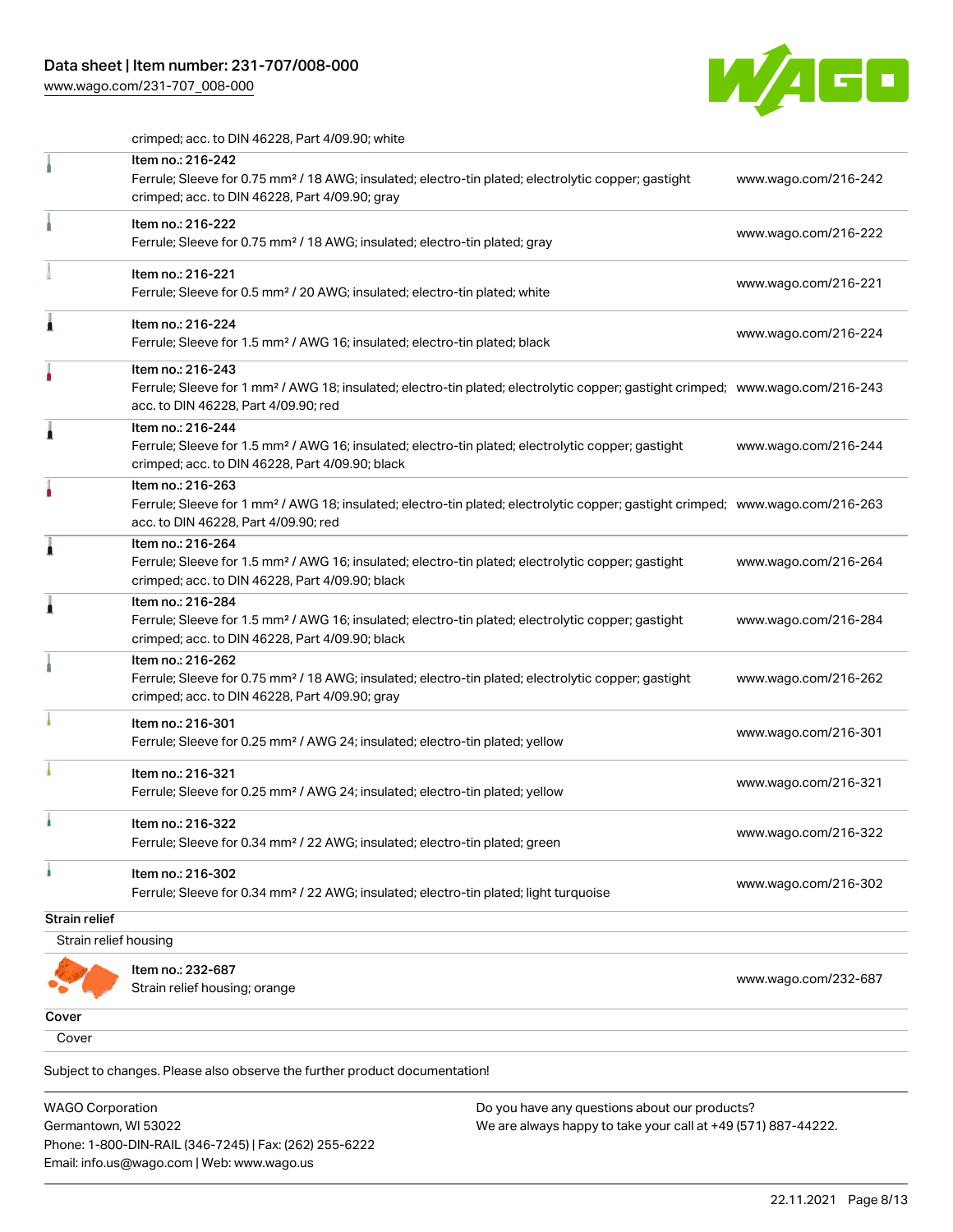

|                            | Item no.: 231-669<br>Lockout caps; for covering unused clamping units; orange                                                                         | www.wago.com/231-669 |
|----------------------------|-------------------------------------------------------------------------------------------------------------------------------------------------------|----------------------|
| <b>Testing accessories</b> |                                                                                                                                                       |                      |
| Testing accessories        |                                                                                                                                                       |                      |
|                            |                                                                                                                                                       |                      |
|                            | Item no.: 210-136                                                                                                                                     | www.wago.com/210-136 |
|                            | Test plug; 2 mm Ø; with 500 mm cable                                                                                                                  |                      |
|                            | Item no.: 231-662                                                                                                                                     | www.wago.com/231-662 |
|                            | Test plugs for female connectors; for 7.5 mm and 7.62 mm pin spacing; 2,50 mm <sup>2</sup> ; light gray                                               |                      |
| Tools                      |                                                                                                                                                       |                      |
| Operating tool             |                                                                                                                                                       |                      |
|                            | Item no.: 231-159                                                                                                                                     | www.wago.com/231-159 |
|                            | Operating tool; natural                                                                                                                               |                      |
|                            | Item no.: 231-231                                                                                                                                     |                      |
|                            | Combination operating tool; red                                                                                                                       | www.wago.com/231-231 |
|                            |                                                                                                                                                       |                      |
|                            | Item no.: 231-131                                                                                                                                     | www.wago.com/231-131 |
|                            | Operating tool; made of insulating material; 1-way; loose; white                                                                                      |                      |
|                            | Item no.: 231-291                                                                                                                                     |                      |
|                            | Operating tool; made of insulating material; 1-way; loose; red                                                                                        | www.wago.com/231-291 |
|                            |                                                                                                                                                       |                      |
| Marking accessories        |                                                                                                                                                       |                      |
| Marking strip              |                                                                                                                                                       |                      |
|                            | Item no.: 210-331/762-202                                                                                                                             | www.wago.com/210-331 |
|                            | Marking strips; as a DIN A4 sheet; MARKED; 1-16 (100x); Height of marker strip: 2.3 mm/0.091 in; Strip                                                | /762-202             |
|                            | length 182 mm; Horizontal marking; Self-adhesive; white                                                                                               |                      |
|                            | Item no.: 210-332/762-020                                                                                                                             | www.wago.com/210-332 |
|                            | Marking strips; as a DIN A4 sheet; MARKED; 1-20 (80x); Height of marker strip: 3 mm; Strip length 182<br>mm; Horizontal marking; Self-adhesive; white | /762-020             |
| Mounting adapter           |                                                                                                                                                       |                      |
| Mounting accessories       |                                                                                                                                                       |                      |
|                            |                                                                                                                                                       |                      |
|                            | Item no.: 209-148                                                                                                                                     | www.wago.com/209-148 |
|                            | Multi mounting adapter; for DIN-35 rail; 25 mm wide; gray                                                                                             |                      |
| Mounting                   |                                                                                                                                                       |                      |
| Mounting accessories       |                                                                                                                                                       |                      |
|                            | Item no.: 209-137                                                                                                                                     | www.wago.com/209-137 |
|                            | Mounting adapter; can be used as end stop; 6.5 mm wide; gray                                                                                          |                      |
| Insulations stops          |                                                                                                                                                       |                      |
|                            |                                                                                                                                                       |                      |
|                            | Subject to changes. Please also observe the further product documentation!                                                                            |                      |
|                            |                                                                                                                                                       |                      |

WAGO Corporation Germantown, WI 53022 Phone: 1-800-DIN-RAIL (346-7245) | Fax: (262) 255-6222 Email: info.us@wago.com | Web: www.wago.us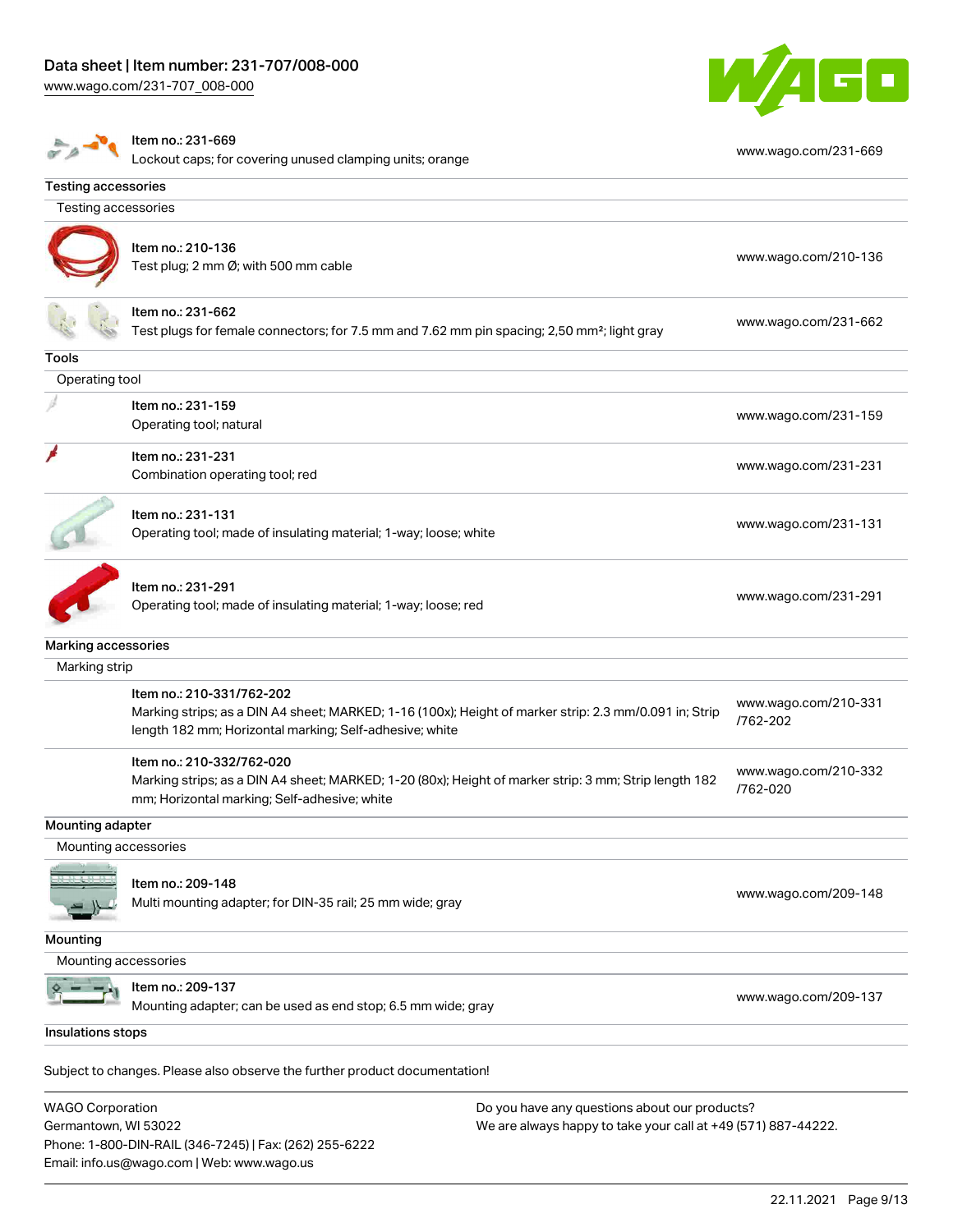Insulation stop



|                                                         | Item no.: 231-673<br>Insulation stop; 0.08-0.2 mm <sup>2</sup> / 0.2 mm <sup>2</sup> "s"; white                                                        |            |               | www.wago.com/231-673 |  |
|---------------------------------------------------------|--------------------------------------------------------------------------------------------------------------------------------------------------------|------------|---------------|----------------------|--|
| LEKER                                                   | Item no.: 231-674<br>Insulation stop; 0.25 - 0.5 mm <sup>2</sup> ; light gray                                                                          |            |               | www.wago.com/231-674 |  |
|                                                         | Item no.: 231-675<br>Insulation stop; 0.75 - 1 mm <sup>2</sup> ; dark gray                                                                             |            |               | www.wago.com/231-675 |  |
| <b>Downloads</b><br><b>Documentation</b>                |                                                                                                                                                        |            |               |                      |  |
| <b>Additional Information</b><br>Technical explanations |                                                                                                                                                        | 2019 Apr 3 | pdf<br>2.0 MB | Download             |  |
| <b>CAD</b> files                                        |                                                                                                                                                        |            |               |                      |  |
| CAD data                                                |                                                                                                                                                        |            |               |                      |  |
|                                                         | 2D/3D Models 231-707/008-000                                                                                                                           |            | <b>URL</b>    | Download             |  |
| CAE data                                                |                                                                                                                                                        |            |               |                      |  |
|                                                         | EPLAN Data Portal 231-707/008-000                                                                                                                      |            | <b>URL</b>    | Download             |  |
|                                                         | ZUKEN Portal 231-707/008-000                                                                                                                           |            | <b>URL</b>    | Download             |  |
|                                                         | EPLAN Data Portal 231-707/008-000                                                                                                                      |            | <b>URL</b>    | Download             |  |
|                                                         | <b>Environmental Product Compliance</b>                                                                                                                |            |               |                      |  |
| <b>Compliance Search</b>                                |                                                                                                                                                        |            |               |                      |  |
|                                                         | Environmental Product Compliance 231-707/008-000                                                                                                       |            | <b>URL</b>    | Download             |  |
|                                                         | 1-conductor female connector; CAGE CLAMP®; 2.5 mm <sup>2</sup> ; Pin spacing 7.62 mm; 7-<br>pole; Snap-in mounting feet; 2,50 mm <sup>2</sup> ; orange |            |               |                      |  |
|                                                         | Subject to changes. Please also observe the further product documentation!                                                                             |            |               |                      |  |

WAGO Corporation Germantown, WI 53022 Phone: 1-800-DIN-RAIL (346-7245) | Fax: (262) 255-6222 Email: info.us@wago.com | Web: www.wago.us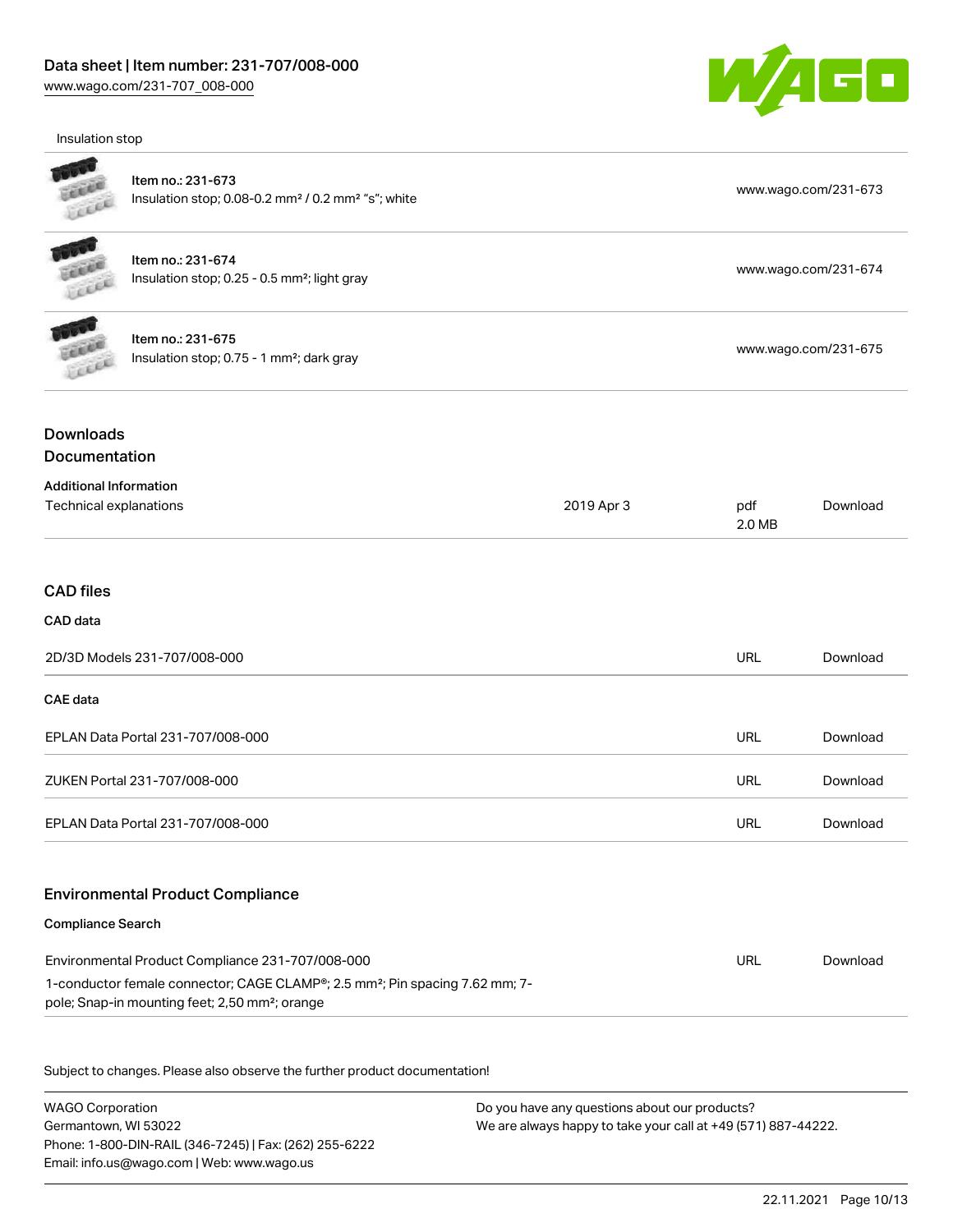

### Installation Notes



Inserting a conductor via 3.5 mm screwdriver – CAGE CLAMP® actuation parallel to conductor entry.



Inserting a conductor via 3.5 mm screwdriver – CAGE CLAMP® actuation perpendicular to conductor entry.



Inserting a conductor into CAGE CLAMP® unit via operating lever (231-291).



Inserting a conductor via operating tool.



Coding a female connector by removing coding finger(s).

Subject to changes. Please also observe the further product documentation!

WAGO Corporation Germantown, WI 53022 Phone: 1-800-DIN-RAIL (346-7245) | Fax: (262) 255-6222 Email: info.us@wago.com | Web: www.wago.us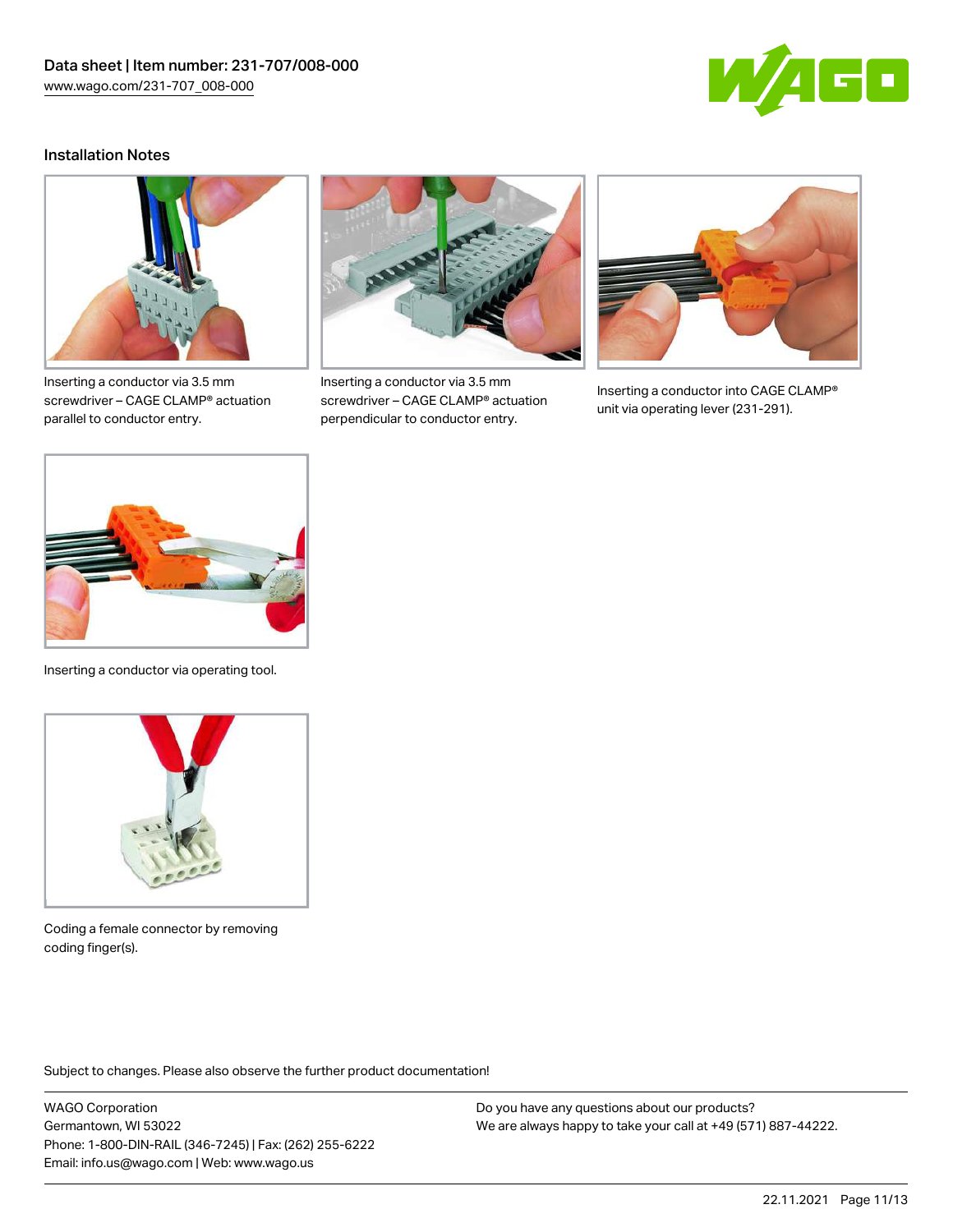



Testing – female connector with CAGE CLAMP®

Integrated test ports for testing perpendicular to conductor entry via 2 or 2.3 mm Ø test plug

Installation



Male connector with strain relief plate



Strain relief housing shown with a male connector equipped with CAGE CLAMP®

Marking

Subject to changes. Please also observe the further product documentation!

WAGO Corporation Germantown, WI 53022 Phone: 1-800-DIN-RAIL (346-7245) | Fax: (262) 255-6222 Email: info.us@wago.com | Web: www.wago.us